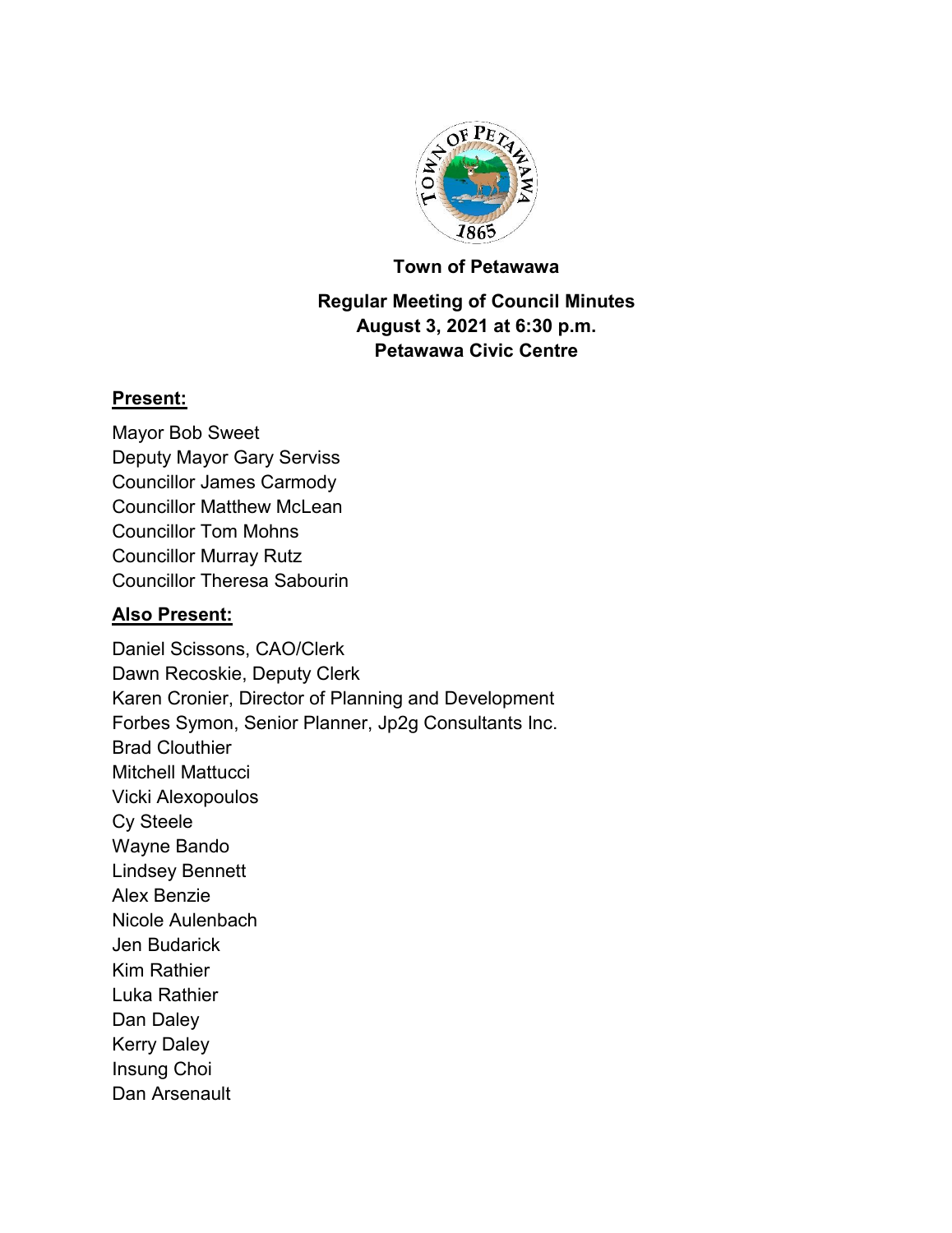Patricia LeBoeuf, Petawawa Post Shawn Behnke, Combetek Multimedia

**Call to Order** (Moment of Silent Reflection)

The Mayor called the meeting to order at 6:31 p.m.

# **Approval of Agenda**

Resolution #1 **Moved by Murray Rutz Seconded by James Carmody** That the agenda for the August 3, 2021 regular meeting of Council be adopted.

#### **Carried**

### **Disclosure of Pecuniary Interest**

There were no disclosures of pecuniary interest.

### **Approval of Minutes**

1. Council Meeting (July 19, 2021)

#### Resolution #2

# **Moved by Theresa Sabourin**

**Seconded by Gary Serviss**

That the minutes of the regular electronic meeting of Council held July 19, 2021 be approved as printed and circulated.

**Carried**

# **Public Meeting**

1. Plan of Subdivision, Official Plan Amendment, and Zoning By-law Amendment-Town Centre Subdivision Application, 96 Townhouse Development, Part of Lot 23, Concession 6, being Part of Block 1, Plan 49M-68

The Public Meeting was opened by the Mayor at 6:33 p.m. Karen Cronier, Director of Planning and Development, advised that the joint Notice of Application and Public Meeting had been provided as required under the Planning Act.

Ms. Cronier explained the public meeting is being held to inform the public of a proposed plan of subdivision, official plan amendment and zoning by-law amendment to allow the plan of subdivision to proceed. The proposed plan of subdivision consists of 4.711 hectares (11.64 acres) of land to be developed to permit a proposed residential plan of subdivision consisting of 96 townhouse units. The lots will have frontage on a new public street connecting to Town Centre Boulevard. There are 16 residential blocks, one (1) block for parkland,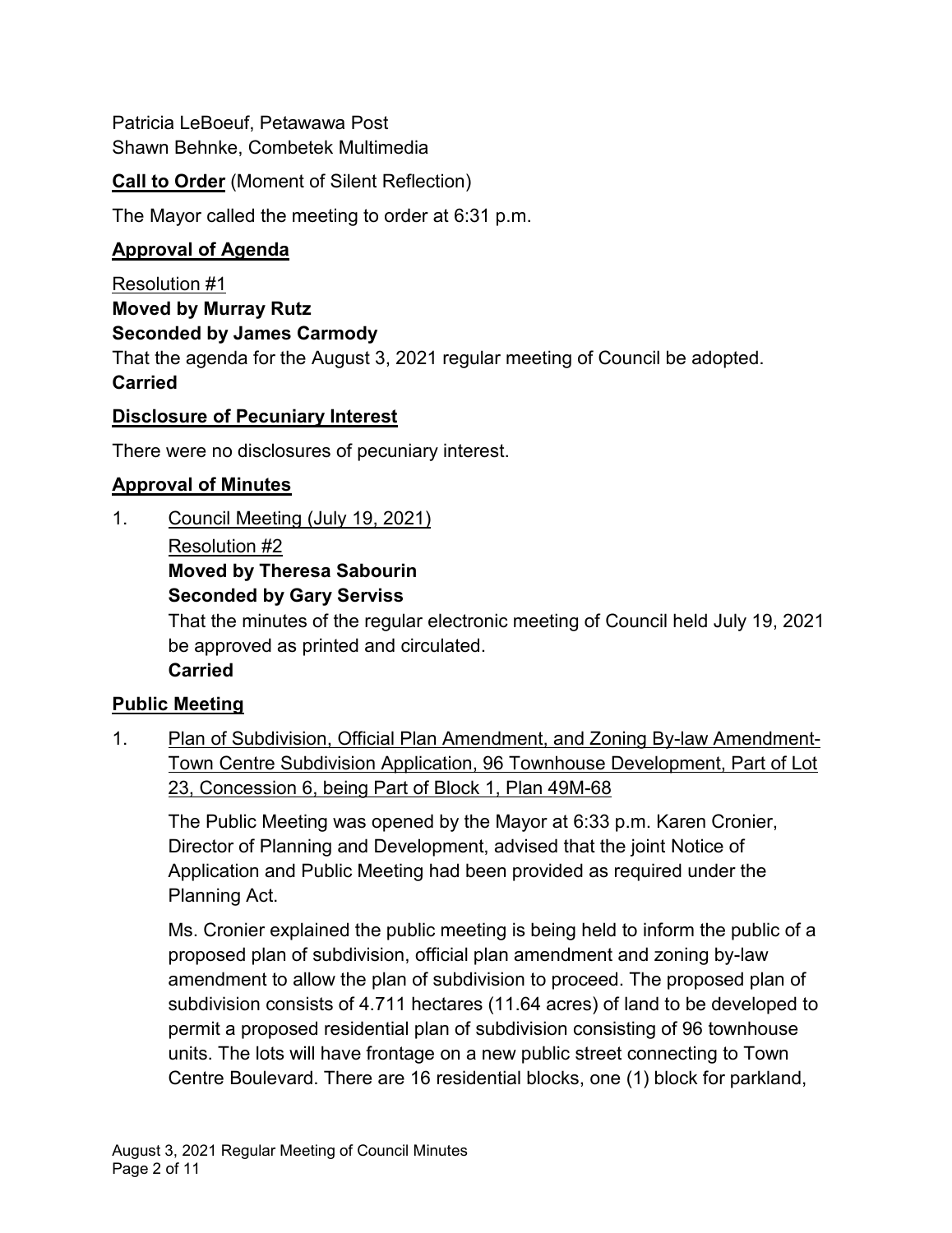one (1) block for stormwater management, and four (4) blocks that are for 0.3 metre reserves.

Ms. Cronier explained the purpose and effect of the proposed official plan amendment is to re-designate the 4.711 hectare (11.64 acre) property from Commercial to Residential to permit a proposed residential plan of subdivision consisting of 96 townhouse units. The purpose and effect of the proposed zoning by-law amendment is to rezone the same property from Commercial-holding (Ch) to Residential Three-holding (R3-h) to permit the residential plan of subdivision.

Ms. Cronier advised written submissions were received from Hydro One, Bell Canada, and Telus Mobility; each had no comments or concerns regarding the application. Enbridge Gas Inc. does not object to the proposed application(s); however, they reserve the right to amend or remove development conditions. Canada Post requires further information regarding the proposed dwellings, and County of Renfrew GIS Technician will provide more detailed comments and/or conditions following a more thorough review of the application(s). Ms. Cronier advised residents from Chad Street are concerned about the removal of trees from the proposed subdivision lands. A resident is concerned about a "traffic issue" noting the location of entrances in relation to the Town Centre Boulevard/Canadian Forces Drive intersection. Other concerns provided by residents include: is there adequate parking proposed for the townhouse development; will there be an issue with drainage based on the slope from the adjacent townhomes and the new development; will a maintenance free type of fence be provided; is the development truly considered affordable; and will this development set a precedent and allow for the adjacent commercial land to be developed as residential as well.

Ms. Cronier then explained the appeal process to those present.

Mayor Sweet asked to hear comments from members of the public. Mr. Forbes Symon, Senior Planner with Jp2g Consultants Inc., representing the applicant 1758847 Ontario Inc., spoke in favour of the plan of subdivision, official plan amendment, and zoning by-law amendment for the proposed Town Centre Subdivision. Mr. Symon explained under the current commercial zoning the applicant could construct a four storey apartment building without having to conduct a public meeting, as an apartment building is already a permitted use in a commercial zone. The applicant wishes to construct townhouses instead, to be compatible with the other neighbouring townhouse units on Winston Avenue, William Thomas Drive, and Chad Street. Mr. Symon explained the development of the subdivision would not accommodate keeping the current trees in place as many would be damaged and not recover; the applicant plans to landscape and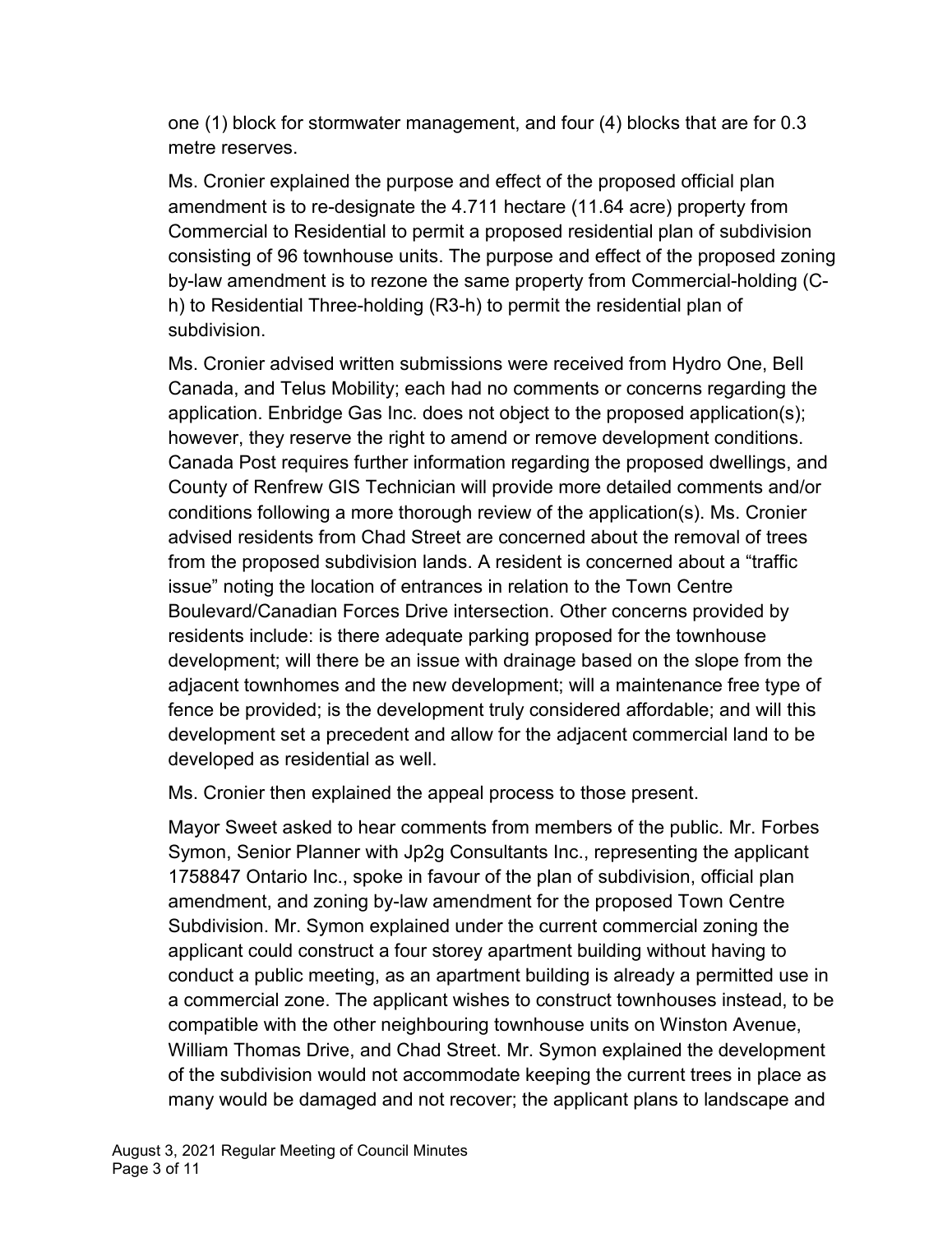fence the development to the satisfaction of the Town of Petawawa. The development is also following engineering best practices with the location of the entrances to the subdivision being designed as T-intersections. Mr. Symon further explained each lot has been oversized to accommodate four (4) parking spaces, one (1) in the garage and three (3) in the driveway. A stormwater management plan will be prepared and research is currently underway to identify a low maintenance fencing material. Mr. Symon also explained each land use planning application is reviewed on its own merit and this change from commercial to residential would not be precedent setting.

Petawawa resident Mitch Mattucci addressed Council outlining the concerns from residents of Chad Street regarding the existing trees and their potential removal. Mr. Mattucci advised the petition to keep the urban forest buffer under subdivision application 47-T-21003 has 61 signatures so far. The residents of Chad Street are not opposed to the proposed plan of subdivision but rather they are opposed to the complete elimination of the green space located east behind the homes of Chad Street, William Thomas Drive, and Winston Avenue. Mr. Mattucci suggested the removal of the green space is inconsistent with the following portions of the Town's Official Plan: section 1.2, objective 9.2.5.5, and urban forest policy 18.2.25. Mr. Mattucci suggested the tree line should be considered as a low maintenance fencing option. The residents of Chad Street propose the Town supports the protection of the environmentally sensitive green space between the existing townhouses and the proposed subdivision lands, and that the current proposal be amended to designate open space, comply with the urban forest policy, require a tree inventory report, and engage with local residents on the amended site-plan proposal.

Petawawa resident Vicki Alexopoulos addressed Council and echoed Mr. Mattucci's comments and concerns regarding the removal of the green space. Ms. Alexopoulos noted some of the trees that were planted on Chad Street, as part of the then subdivision agreement, have perished as the trees weren't indigenous to the Petawawa area, whereas the trees growing in the existing green space are indigenous to this area. Ms. Alexopoulos requested Council consider amending the subdivision proposal to protect the existing green space.

Mayor Sweet then asked to hear comments from members of Council. Council discussed the need to balance green space with development, noting the existing green space will need to be removed for the development to proceed as the trees will get damaged by the development and expire; new trees will be planted and parkland will also be provided by the developer. Council discussed the current zoning for the property which allows for the construction of apartment buildings and commercial buildings, without the need to change the designation of the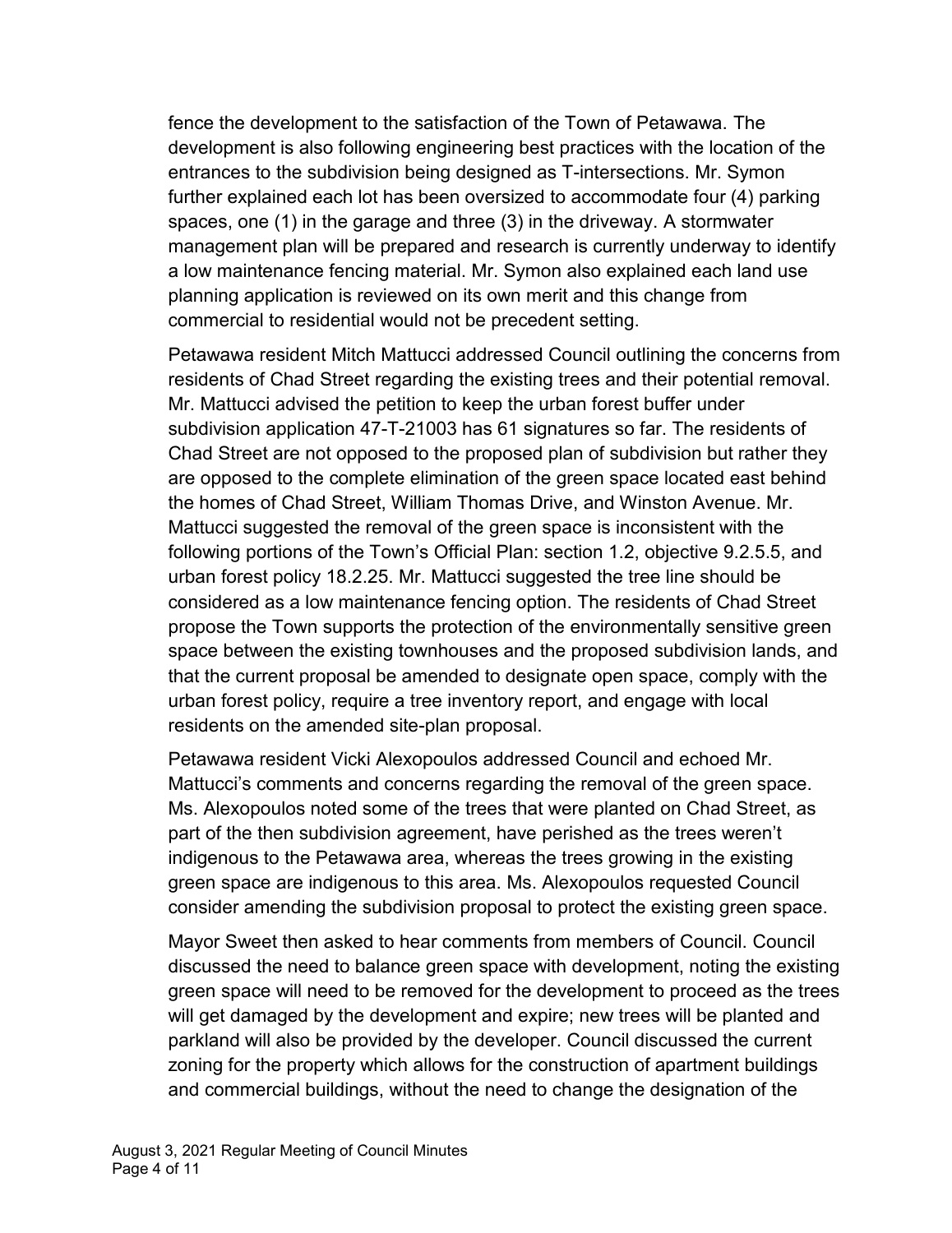property. Council suggested to the residents that the proposed townhouse units would be compatible with the existing townhouse units on Chad Street, Winston Avenue, and William Thomas Drive. Council will be considering the adoption of the Official Plan Amendment at tonight's meeting of Council; if adopted the amendment will establish the principle of development and the zoning would be passed as a condition of draft approval for the plan of subdivision.

Mayor Sweet thanked Mr. Mattucci and Ms. Alexopoulos for their respectful presentations to Council. Mayor Sweet indicated further analysis and review of the subdivision application will be conducted and a staff report will come forward at a future meeting containing recommendations and comments, including draft conditions. This report will be made available to those interested parties (residents, public bodies etc.).

Mayor Sweet declared the Public Meeting closed at 7:24 p.m.

### **Presentations**

There were no presentations.

# **By-laws**

1. By-law 1421/21 – being a by-law to adopt a Winter Control Policy

Resolution #3

**Moved by Gary Serviss**

**Seconded by Murray Rutz**

That By-law 1421/21, being a by-law to adopt a Winter Control Policy, be read a first and second time.

# **Carried**

Resolution #4 **Moved by Tom Mohns Seconded by James Carmody** That By-law 1421/21 be read a third time and passed. **Carried**

2. By-law 1422/21 – being a by-law for the conveyance of land owned by the Municipality to Kevin Holm (SafeGuard Electric)

Report PL-16-2021 – Declaration of Surplus Lands, industrial Park, Kevin Holm (SafeGuard Electric)

Karen Cronier, Director of Planning and Development, provided an overview of report PL-16-2021. Ms. Cronier reported that the notification for the declaration of surplus lands was conducted in accordance with By-law 238/03. The Deputy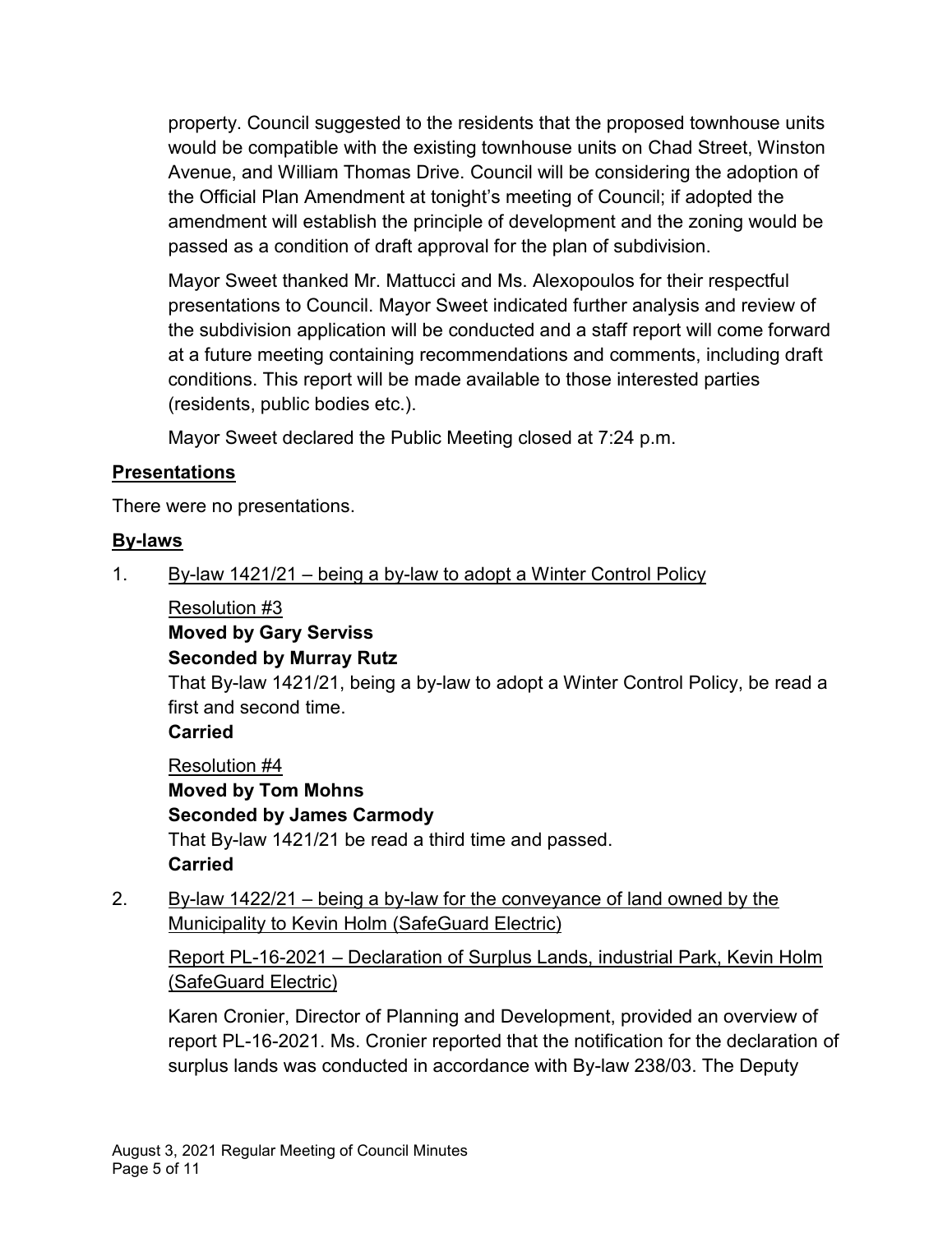Clerk did not receive any public comments regarding the declaration of surplus lands.

### Resolution #5

# **Moved by Theresa Sabourin**

# **Seconded by Tom Mohns**

That Council declares Part of Lots 22 and 23, Concession 5 with an area of 0.760 hectares (1.88 acres) and described as Part of Lots 22 and 23, Concession 5, being Part 3 on Registered Reference Plan 49R-19365 surplus, to be sold to Kevin Holm (SafeGuard Electric – Contractors Shop) at a price of \$18,800.00.

### **Carried**

Resolution #6

#### **Moved by Gary Serviss Seconded by Matthew McLean**

That By-law 1422/21, being a by-law for the conveyance of land owned by the Municipality to Kevin Holm (SafeGuard Electric), be read a first and second time. **Carried**

# Resolution #7

# **Moved by Theresa Sabourin Seconded by Murray Rutz** That By-law 1422/21 be read a third time and passed. **Carried**

3. By-law 1423/21 – being a by-law to adopt Official Plan Amendment No. 18 (Town Centre Subdivision Application, 96 Townhouse Development, Part of Lot 23, Concession 6, being Part of Block 1, Plan 49M-68)

Resolution #8 **Moved by James Carmody Seconded by Tom Mohns**

That By-law 1423/21, being a by-law to adopt Official Plan Amendment No. 18, be read a first and second time.

**Carried**

Resolution #9 **Moved by Theresa Sabourin Seconded by Matthew McLean** That By-law 1423/21 be read a third time and passed. **Carried**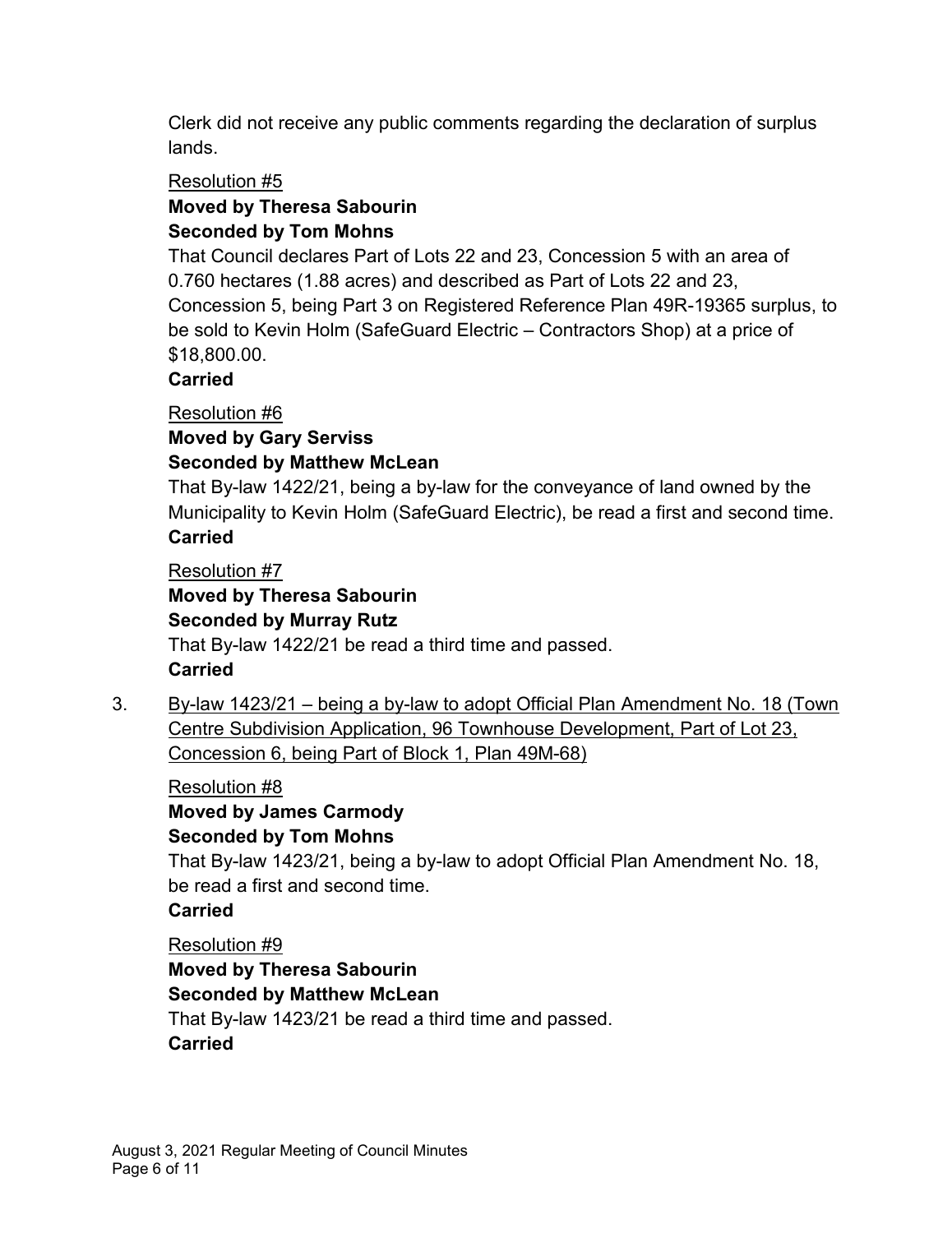4. By-law 1424/21 – being a by-law to authorize the execution of a Transfer Payment Agreement with Her Majesty the Queen in right of Ontario as represented by the Minister of Infrastructure (Investing in Canada Infrastructure Program (ICIP): COVID-19 Resilience Infrastructure Stream – Local Government Intake Stream Projects)

### Resolution #10

#### **Moved by Gary Serviss Seconded by Tom Mohns**

That By-law 1424/21, being a by-law to authorize the execution of a Transfer Payment Agreement with Her Majesty the Queen in right of Ontario as represented by the Minister of Infrastructure, be read a first and second time.

### **Carried**

Resolution #11

**Moved by Theresa Sabourin**

### **Seconded by James Carmody**

That By-law 1424/21 be read a third time and passed. **Carried**

### **Correspondence**

There were no items of correspondence.

#### **Minutes**

# 1. Ottawa Valley Waste Management Board (March 18, 2021)

Councillor Tom Mohns provided an overview of the recent activities of the Ottawa Valley Waste Management Board.

#### Resolution #12

# **Moved by Tom Mohns**

# **Seconded by Murray Rutz**

That the minutes of the Ottawa Valley Waste Management Board meeting held on March 18, 2021 be adopted as information.

# **Carried**

2. Festival Hall Committee (March 18, 2021)

Councillor Murray Rutz provided an overview of the recent activities of the Festival Hall Committee.

# Resolution #13

# **Moved by Murray Rutz Seconded by James Carmody**

That the minutes of the Festival Hall Committee meeting held on March 18, 2021 be adopted as information.

# **Carried**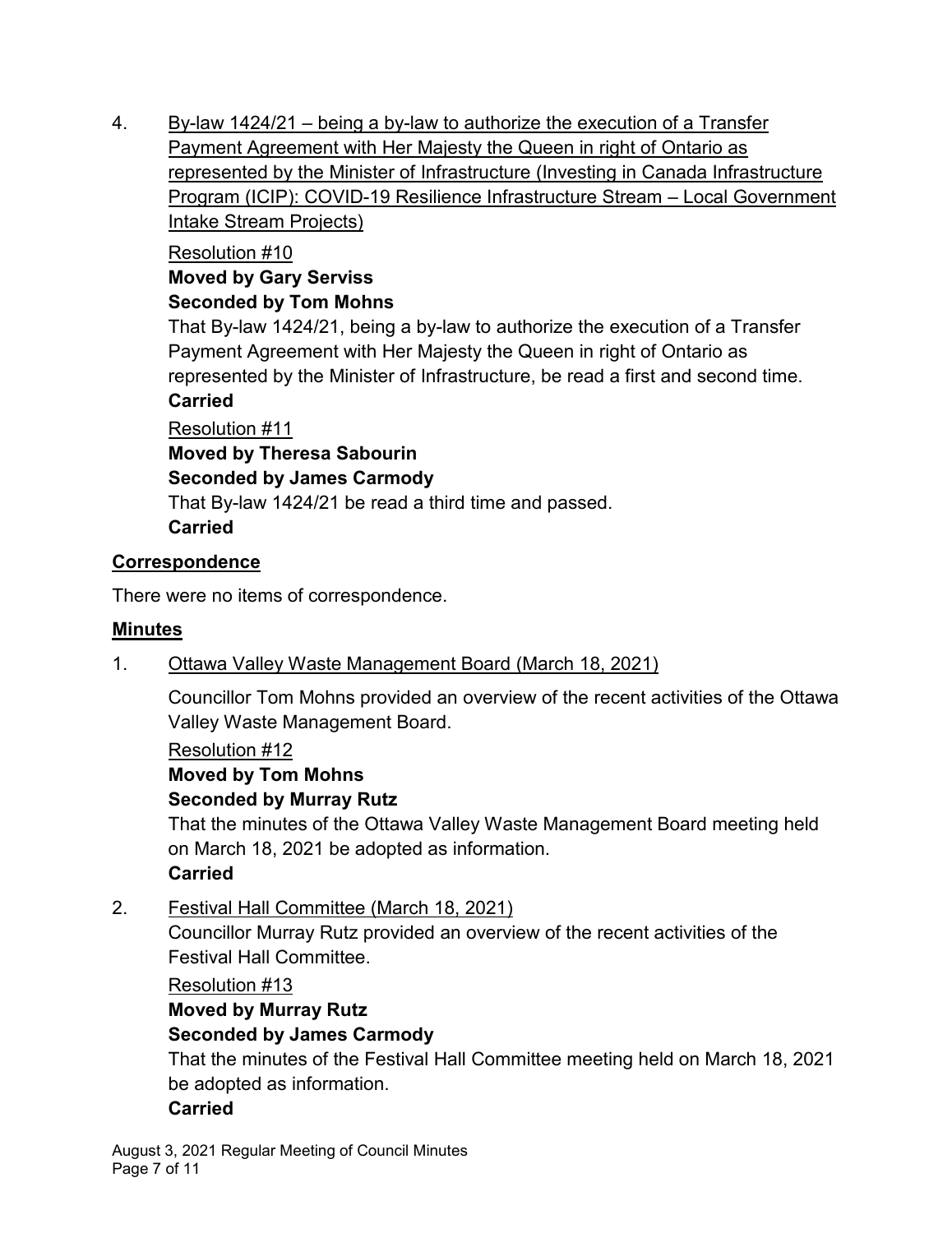#### 3. Petawawa Business Advisory Network (June 1, 2021)

Councillor Theresa Sabourin provided an overview of the recent activities of the Petawawa Business Advisory Network.

#### Resolution #14

## **Moved by Theresa Sabourin Seconded by Gary Serviss**

That the minutes of the Petawawa Business Advisory Network meeting held on June 1, 2021 be adopted as information.

# **Carried**

# 4. Petawawa Police Services Board (June 16, 2021)

Councillor James Carmody provided an overview of the recent activities of the Petawawa Police Services Board.

### Resolution #15

#### **Moved by James Carmody Seconded by Murray Rutz**

That the minutes of the Petawawa Police Services Board meeting held on June 16, 2021 be adopted as information.

# **Carried**

# **Staff Reports**

1. PL-17-2021 – Site Plan Application, Kevin Holm (SafeGuard Electric), Part of Lots 22 and 23, Concession 5, being Part 3 on Registered Reference Plan 49R-19365, Industrial Avenue

Ms. Cronier explained an application for site plan approval was submitted by Jp2g Consultants Inc. on behalf of 1994054 Ontario Inc. (Kevin Holm of SafeGuard Electric) to construct a 223 m<sup>2</sup> (2,403 ft<sup>2</sup>) contractors office with vehicle bays and a 558 m<sup>2</sup> (6,000 ft<sup>2</sup>) warehouse. The proposed development includes the provision of landscaping, parking, snow storage, garbage area and private septic system. The subject property is located within the Town's Industrial Park with the lands having direct access via Industrial Avenue.

# Resolution #16

#### **Moved by James Carmody Seconded by Murray Rutz**

That Council grants final approval to the site plan for 1994054 Ontario Inc. (Kevin Holm of SafeGuard Electric) on condition the Owner enters into a site development agreement with the Town prior to any construction occurring on site.

# **Carried**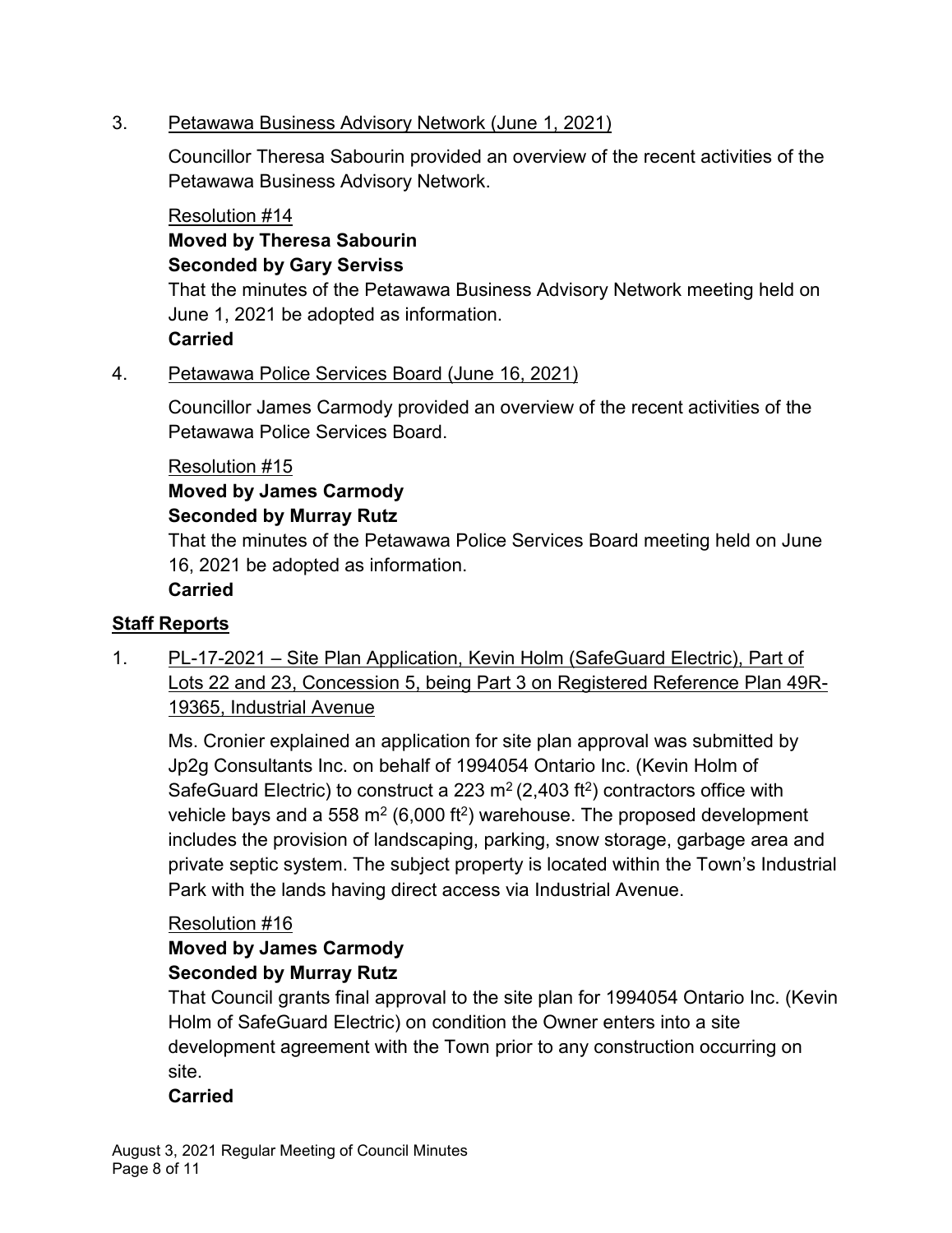#### 2. ADMIN-14-2021 – Proposed Amendments to Parking By-law 257/2003

Dawn Recoskie, Deputy Clerk, provided an overview of the report.

### Resolution #17

### **Moved by Theresa Sabourin Seconded by James Carmody**

That Council amends Schedule "A", No Parking Zones, of Parking By-law 257/2003 as follows:

- · Add: Leeder Lane, Inner Circle, from Leeder Lane, to Leeder Lane, anytime.
- Add: Volunteer Way, both sides, from Civic Centre Road northerly beyond Dutch Drive, to the property line separating the Petawawa Civic Centre municipal property and the Garrison Petawawa federal lands, anytime.
- Add: Herman Street Driveway Entrance/Exit to Kiddyland Park Parking Lot, both sides, from Herman Street, northerly 45 metres, anytime.
- · Add: Mohns Avenue, north side, from Ethel Street, west to Willard Street, anytime.
- Amend: Herman Street, south side, from the west entrance of Laroche Crescent, westerly 157 metres, anytime.

That Council amends Schedule "B", No Stopping Zones, of Parking By-law 257/2003 as follows:

· Delete: Mohns Avenue, north side, from Ethel Street, west to Willard Street, anytime.

# **Carried**

3. ADMIN-15-2021 – Award of Tender PW-11-2021, Sale of Surplus Equipment and **Vehicles** 

Dawn Recoskie provided an overview of the report.

# Resolution #18

**Moved by Theresa Sabourin Seconded by Matthew McLean**

That Council approves the sale of the surplus equipment and vehicles, as advertised through Tender PW-11-2021, as follows:

- $\bullet$  Item #1 sold to W. Gust in the amount of \$4,318.89 + HST;
- · Items #2 and #13 sold to S. Watson in the combined total amount of  $$400.00 + HST:$
- Item #3 sold to W. Bando in the amount of  $$2,000.00 + HST$ ;
- Item  $#4$  sold to C. Wegner in the amount of  $$208.00 + HST$ ;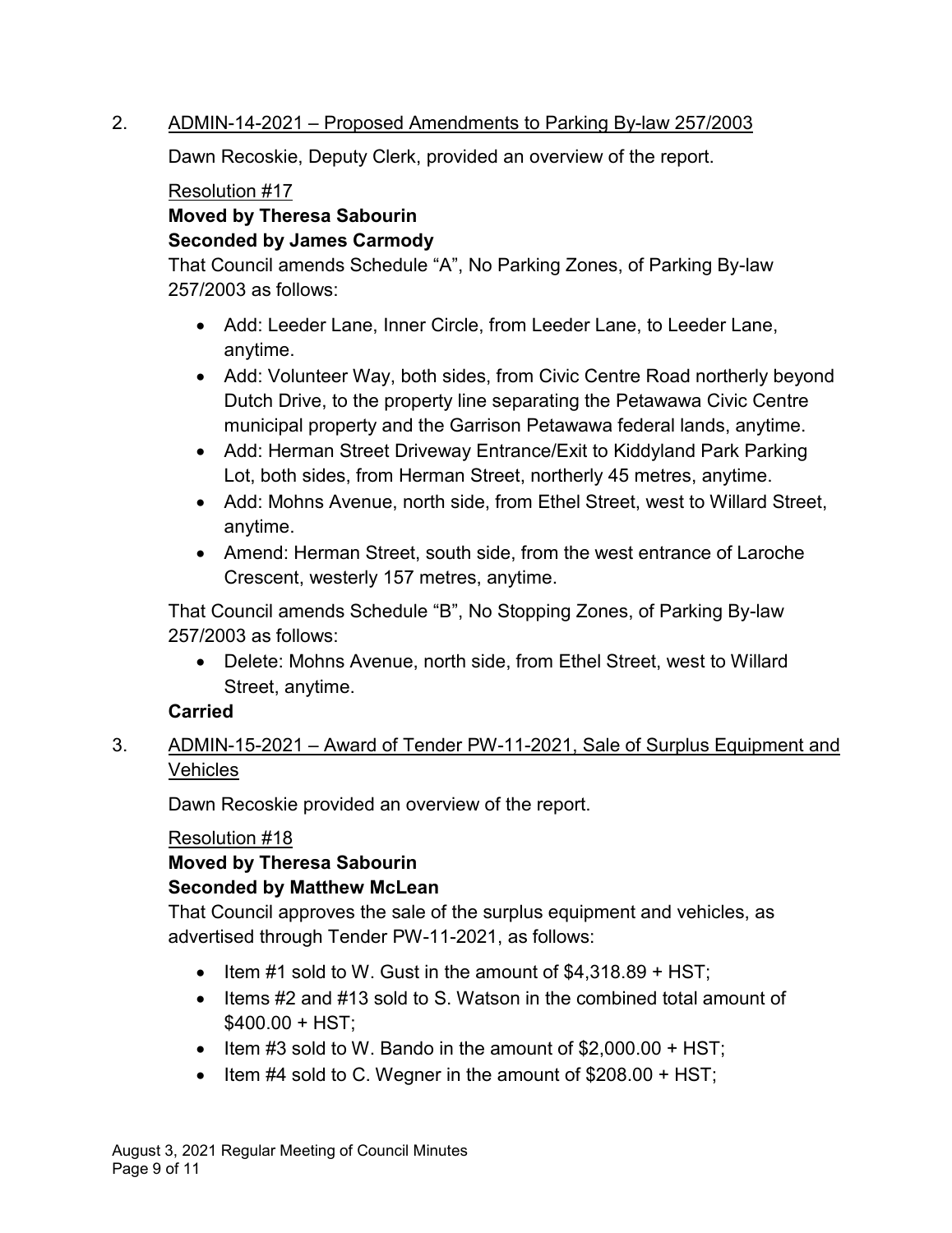- Items #5, #10, #11, #16, #17, #18, and #19 sold to C. Quilty in the combined total amount of \$1,575.00 + HST;
- Items #6, #9, #12, and #15 sold to RGT Clouthier Construction Ltd. in the combined total amount of \$21,679.00 + HST;
- Item #7 sold to A. Weisenberg in the amount of \$37.00 + HST;
- Item #8 sold to F. Spratt in the amount of  $$101.05 + HST$ ; and
- $\bullet$  Item #14 sold to A. Pitre in the amount of \$1,500,00 + HST.

# **Carried**

# **Councillor Reports**

Deputy Mayor Gary Serviss congratulated Petawawa resident Austin Ingram on being named to Canada's Paralympic team. Austin will compete in the T13 100 metre event and the 100 metre relay in Tokyo.

Councillor Tom Mohns – nothing to report.

Councillor Theresa Sabourin reported she attended the tender openings for the four wheel drive truck on July 20 $^{\text{th}}$  and the surplus equipment sale on July 27 $^{\text{th}}$ .

Councillor Murray Rutz – nothing to report.

Councillor James Carmody – nothing to report.

Councillor Matthew McLean – nothing to report.

Mayor Bob Sweet – nothing to report.

# **Closed Meeting**

# Resolution #19

### **Moved by James Carmody Seconded by Gary Serviss**

That the meeting be closed pursuant to Section 239 (2) (b) and (d) of the *Municipal Act, 2001, S.O. 2001, c.25*, as amended, to discuss personal matters about an identifiable individual, including municipal or local board employees, and labour relations or employee negotiations regarding the recruitment process for the position of Clerk. **Carried**

Council went into closed session at 7:56 p.m.

Council reconvened to open session at 8:27 p.m.

# **Business Arising From Closed Session**

A closed meeting was held. Council discussed the recruitment process and preferred candidate for the position of Clerk. Direction was provided to the CAO/Clerk.

Council voted on the following resolution in open session: